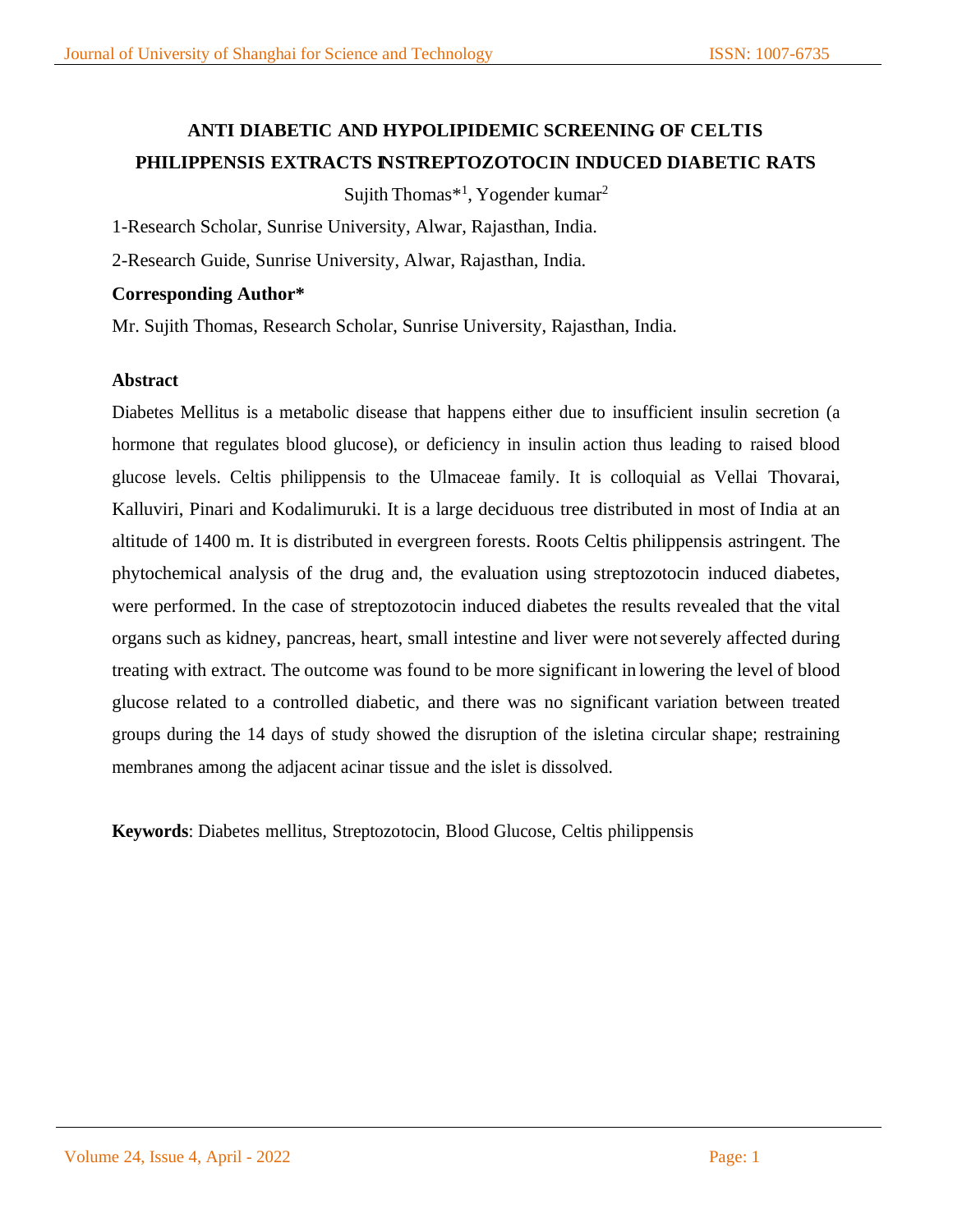## **INTRODUCTION**

Diabetes is one of the most common deadliest diseases usual in the world next to coronary artery disease, cancer and HIV/AIDS. The intensification in population, aging, steady urbanization, growth in obesity and physical inactivity are the features that are accountable for the occurrence of diabetes (1), Affording to current estimates, about 438 million people (7.8%) of the world population (particularly in adults), it is predictable to have diabetes by 2030 (2). The emerging republics including India will dominate the world with the rise in the occurrence of diabetes.

Type 1 Diabetes Mellitus (T1DM) is one of the greatest severe procedures of diabetes considered by the dysfunction of the pancreatic beta-cells. It is also named as "juvenile" diabetes since it typically happens in children and adults. In this form of diabetes, the pancreas is demolished by its own body's immune system. The immune system identifies the insulin creating cells as non-self and destroys it. Therefore, diabetes is referred as "autoimmune" disease. Type II Diabetes Mellitus (T2DM) is considered by raised blood glucose and changed metabolism of lipids when there is insufficient insulin secretion in response to varying degrees of over-nutrition, inoperativeness and insulin resistance (3). Gestational Diabetes Mellitus (GDM) happens owing to inappropriate purpose of the pancreas to overcome the diabetogenic situation of pregnant women. The influences that administrate insulin fight through pregnancy are: secretion of insulinase formed by the placenta which in turn enables insulin metabolism, lactogen secretion formed by the placenta affecting fatty acid and glucose metabolism and modification in development hormones and cortisol secretion which is an insulin opponent.

Celtis philippensis belongs to the Ulmaceae family. It is colloquial as Vellai Thovarai, Kalluviri, Pinari and Kodalimuruki. It is a large deciduous tree distributed in most of India at an altitude of 1400 m. It is distributed in evergreen forests. Roots Celtis philippensis astringent. They are used as a treatment for diarrhoea. Sap leaf is used for parasitic infection.

### **MATERIAL AND METHODS COLLECTION AND AUTHENTICATION OF PLANT**

The entire plant of Celtis philippensis Blanco was collected from cultivated lands of semievergreen forests plains grows upto 1200m. Commonly seen in the Tropical Africa to Madagascar, India, Sri Lanka, Myanmar, Thailand, Indo-China and Malaysia to Northern Australia. The composed material was authenticated by Dr. K. Madhava Chetty, Plant taxonomist, (IAAT:357)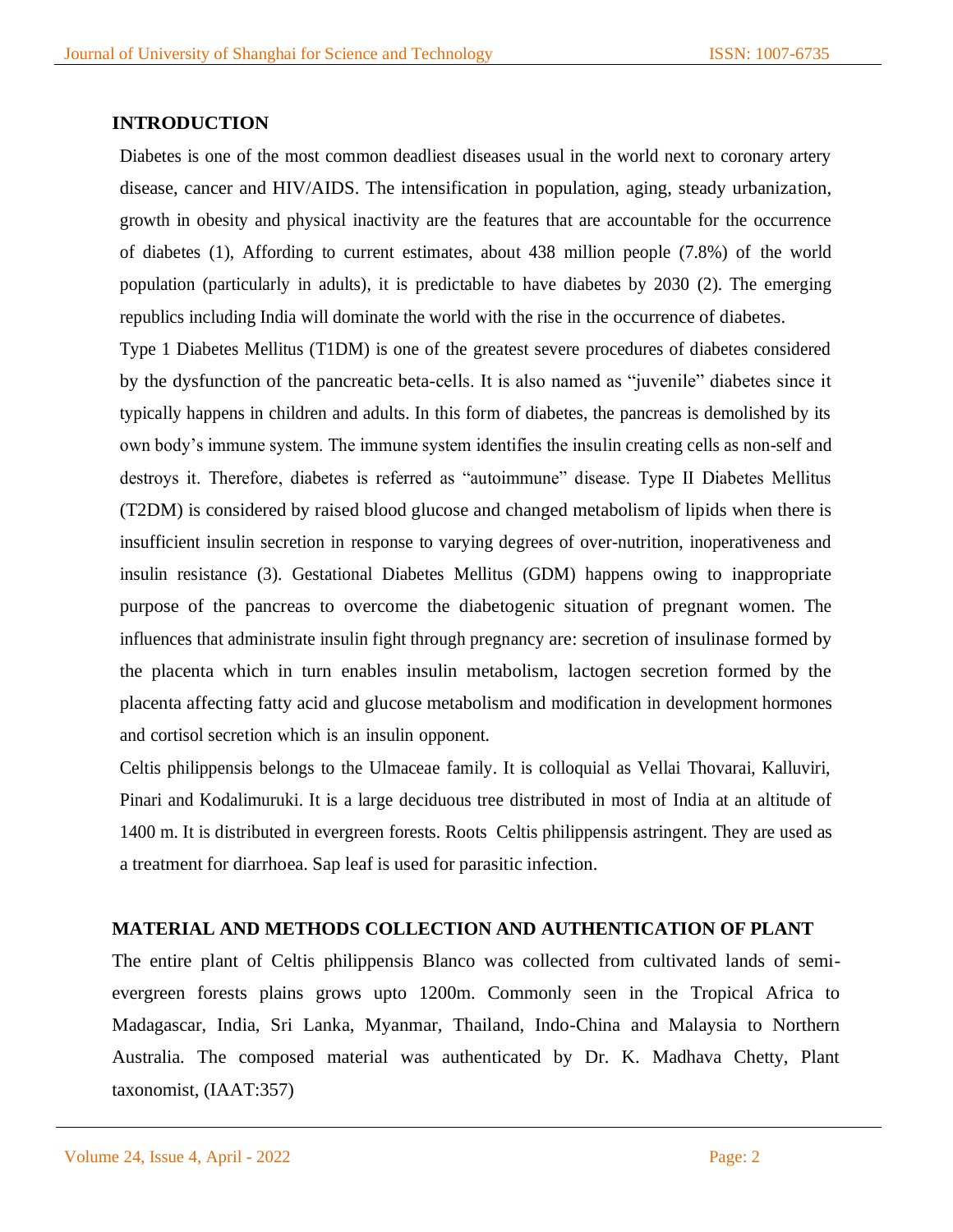### **EXTRACTION OF THE PLANT**

Extractions using solvent and distilled water are the common method of choice for the isolation and extraction of various phytochemicals from plants. The polarity and the nature of the solvent influence the yield and activity of the extract. Five hundred gm of dried and powdered plant material was extracted with 1000 mL of hexane for 2 hat slow heat (40°C-45°C). The extract was then sieved using a muslin cloth and centrifuged at 5000 rpm for 15 minutes. The upper layer was composed and subjected to evaporation and a crude extract was acquired. The fraction yield of crude extract was calculated and stored at 4°C for additional use for analysis. The dried reasonable powder of the leaves of the Celtis philippensis plant was also subjected to consecutive solvent extraction using soxhlet.The dried leaf material (500g) of Celtis philippensis Blanco was extracted with hexane, chloroform, ethyl acetate, ethanol and chloroform:water consecutively. Each extract was filtered and concentrated using rotary flash vacuum evaporator (4) and the dried extract was stored at 4°C for further use.

### **STREPTOZOTOCIN-INDUCED DIABETIC MODEL**

In investigational animals, diabetes was induced by intraperitoneal (i.p.) injection of nicotinamide (230 mg/kg) 15 min before streptozotocin (65 mg/kg i.p) administration. The streptozotocin (STZ) was freshly prepared by dissolving in 0.1 M citrate buffer, pH 4.5, and nicotinamide was prepared in normal saline. The blood glucose level was observed at 48 h interval and diabetes was confirmed when fasting blood glucose level had reached above 250 mg/dl. As STZ is capable of inducing fatal hypoglycaemia as a result of massive pancreatic insulin release, STZ-treated rats were provided with 10% glucose solution after 3 h for the next 24 h to prevent fatal hypoglycaemia (5). Diverse dosages of the extract were designated on the basis of acute toxicity study.

### **RESULTS**

## **EFFECTS OF CELTIS PHILIPPENSIS EXTRACT OF BODY WEIGHT BY STREPTOZOTOCIN INDUCEDHYPERGLYCAEMICRATS**

The impact plant tested extract on principal organ weights relative to weight square measure shown in Table 1, it shows the body weight of the normal and treated groups significantly differ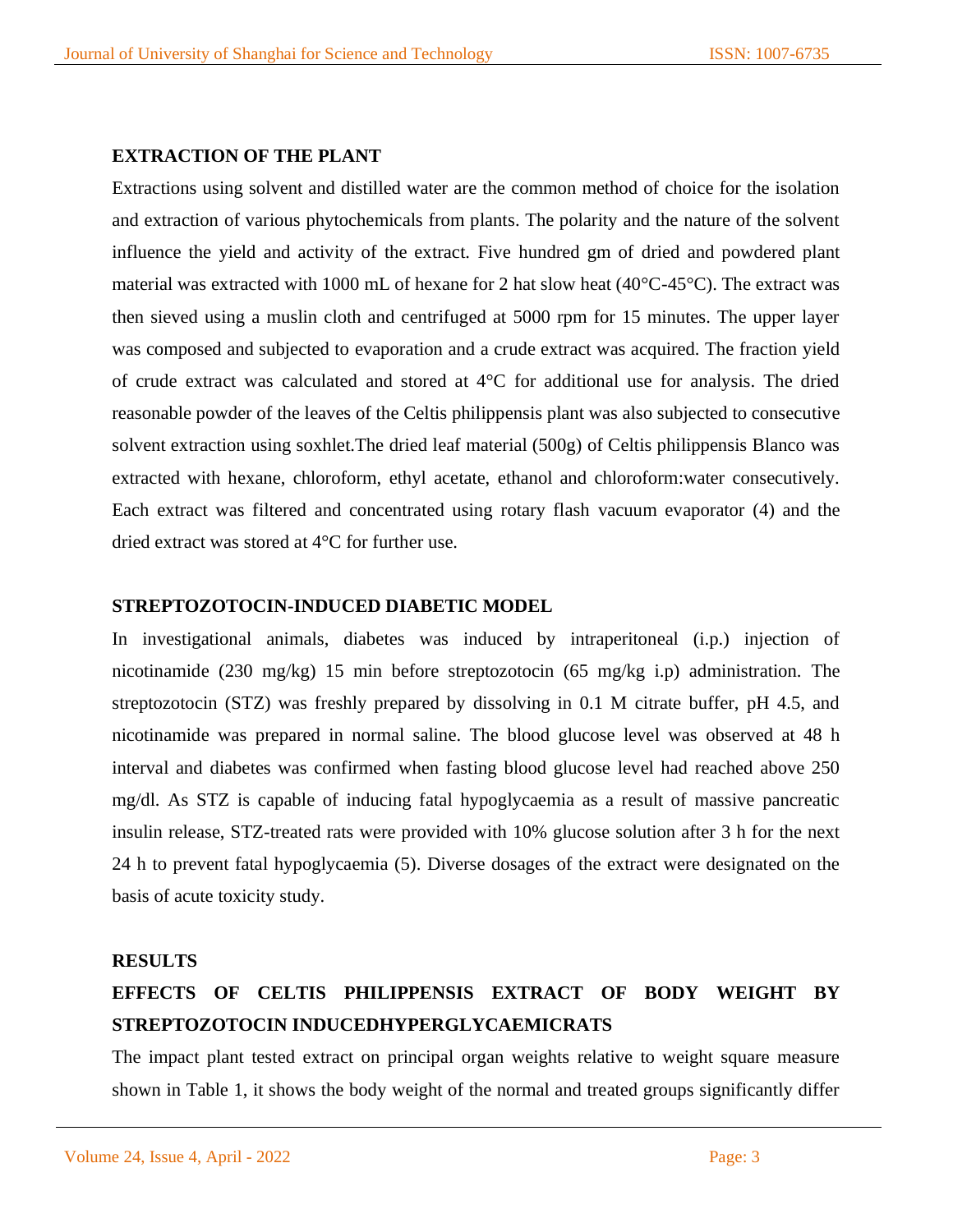from diabetic control on the 14th day. The treated group's animal body weight maintained throughout the experiment compared to diabetic control. The results unconcealed that the important organs like liver, kidney, heart, exocrine gland and little viscus weren't adversely affected throughout the treatment by extract.

|  |                                            |  | Table 1. Effect of various extracts of leaves of Celtis philippensis on body weight by |  |  |
|--|--------------------------------------------|--|----------------------------------------------------------------------------------------|--|--|
|  | Streptozotocin induced hyperglycaemic rats |  |                                                                                        |  |  |

| <b>Groups</b> | <b>Treatment</b>                       | Body weight in gm |                                          |  |  |
|---------------|----------------------------------------|-------------------|------------------------------------------|--|--|
|               |                                        | 0th day           | 14th day                                 |  |  |
| I             | Normal control                         | $180.25 \pm 3.52$ | $203.33 \pm 5.42^{\circ}$                |  |  |
| $\mathbf{I}$  | Diabetic control                       | $174.65 \pm 2.98$ | $149.27 + 4.56^b$                        |  |  |
| Ш             | Glibenclamide (5mg/kg)                 | $170+4.64$        | 195.59±5.27**a                           |  |  |
| IV            | CECP $200 \frac{\text{mg}}{\text{kg}}$ | $175.82 \pm 4.31$ | $187.5 \pm 5.94$ ***                     |  |  |
| V             | EAECP $200 \text{ mg/kg}$              |                   | $184.54 \pm 2.54$ 198.21 $\pm 3.58$ **a  |  |  |
| VI            | EECP $200 \text{ mg/kg}$               |                   | 172.32±3.84   184.73±4.42** <sup>a</sup> |  |  |
| VII           | AECP 200 mg/kg                         |                   | $180.78 \pm 2.47$ 200.45 $\pm 4.19$ **a  |  |  |

The values are mean  $\pm$ SEM, n=6, \*\*p<0.01when treated groups compared with diabetic control, a, indicates there is no significant variation between treated groups and normal control. b, indicates there is a significant variation between diabetic control and normal control

## **EFFECTS OF CELTIS PHILIPPENSIS EXTRACTS ON BLOOD GLUCOSE LEVEL 0 TO 14TH DAY**

The standard (Glibenclamide 5mg/kg) and different solvent extracts (200 mg/kg) treated groups, the peak values of blood sugar significantly decreased to Glibenclamide (5mg/kg)-120, CECP 200 mg/kg -195.56,EAECP 200 mg/kg-138.37,EECP 200 mg/kg -164.53 and AECP 200 mg/kg - 152.38mg/dl simultaneously on the 14th day (Table2). Thus, the result was found to be more significant  $(p<0.01)$  in lowering blood glucose level compared to diabetic control. There was no significant variation between treated groups during the 14 days of study.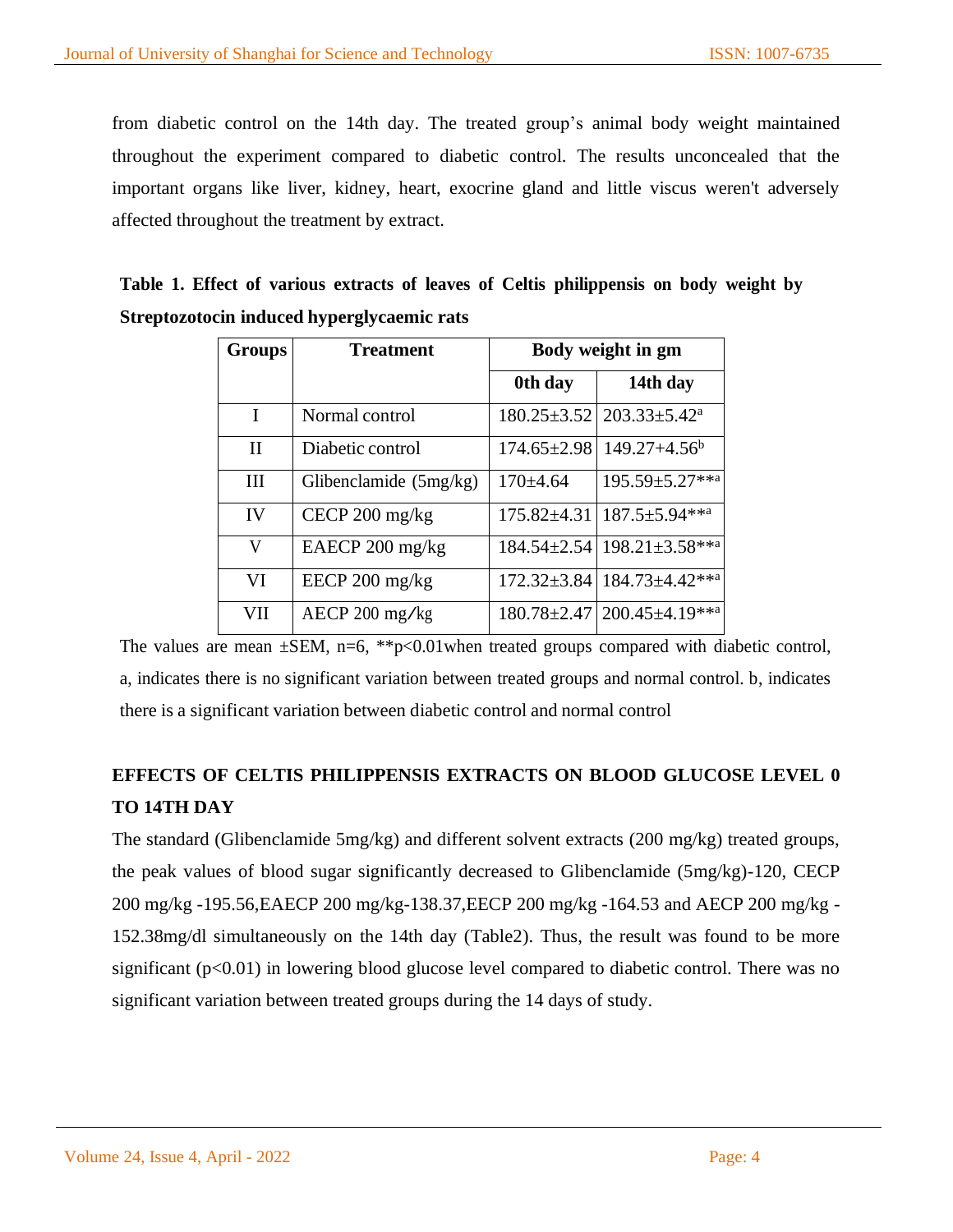|  |                                                     |  |  | Table 2: Effect of various extracts of dried leaves o <i>fceltis philippensis</i> on blood glucose |  |  |
|--|-----------------------------------------------------|--|--|----------------------------------------------------------------------------------------------------|--|--|
|  | level by Streptozotocin induced hyperglycemic rats. |  |  |                                                                                                    |  |  |

|              |                                    | Blood glucose level in mg/dl   |                                   |                                   |                                  |                                   |  |  |  |
|--------------|------------------------------------|--------------------------------|-----------------------------------|-----------------------------------|----------------------------------|-----------------------------------|--|--|--|
| Groups       | Treatment                          | $0th$ day                      | 3 <sup>st</sup> day               | 6th day                           | 9th day                          | $14th$ day                        |  |  |  |
| $\mathbf I$  | Normal<br>control                  | $91.24 \pm 6.833$ <sup>a</sup> | $83.35 \pm 9.32^a$                | $86.91 \pm 7.28$ <sup>a</sup>     | $99.58 \pm 7.39^{\text{a}}$      | $85.64 \pm 9.79$ <sup>a</sup>     |  |  |  |
| $\mathbf{I}$ | Diabetic<br>control                | $285.15 \pm 8.41^b$            | 342.16±10.9 <sup>b</sup>          | 384.33±9.35 <sup>b</sup>          | $401.66 \pm 5.38$ <sup>b</sup>   | 425.16 $\pm$ 9.51 <sup>b</sup>    |  |  |  |
| III          | Glibenclamid<br>e(5mg/kg)          | 298.28±6.01°                   | $251.88 \pm 8.32$ ***             | $215.0 \pm 9.02$ **               | $161.7 \pm 5.88$ ***             | $120.0 \pm 5.39$ **a              |  |  |  |
| IV           | <b>CECP</b><br>200<br>mg/kg        | $280.66 \pm 4.26$ c            | $291.58 \pm 6.82$ ** <sup>c</sup> | $273.0.+9.93***$                  | $235.0 \pm 8.68$ ** <sup>c</sup> | $195.56 \pm 7.09$ ** <sup>c</sup> |  |  |  |
| $\mathbf{V}$ | 200<br><b>EAECP</b><br>mg/kg       | $308.56 \pm 7.25$ c            | 264.52±9.75***                    | 237.86±5.46***                    | 187.24±6.48***                   | 138.37±8.17**a                    |  |  |  |
| VI           | <b>EECP</b><br><b>200</b><br>mg/kg | $290.58 \pm 5.54$ c            | $273.57 \pm 5.28$ ***             | $258.34 \pm 6.75$ ** <sup>c</sup> | $219.76 \pm 5.72$ ***            | $164.53 \pm 4.71$ ***             |  |  |  |
| VII          | <b>AECP</b><br>200<br>mg/kg        | $280.91 \pm 7.89$ <sup>c</sup> | 266.25±4.67***                    | $237.45 \pm 5.23$ ** <sup>c</sup> | $205.90 \pm 5.87$ ***            | 152.38±4.28** <sup>a</sup>        |  |  |  |

The values are mean $\pm$ SEM, n=6, \*\*p<0.01 when treated groups compared with diabetic control,

<sup>a</sup>, indicates there is no significant variation between treated groups and normal control.  $\frac{b}{c}$ , indicates there is a significant variation between diabetic control and normal control. $\text{c}$ , Indicates there is significant variation between treated group and normal control.

# **EFFECTS OF CELTIS PHILIPPENSIS EXTRACTS ON BIOCHEMICAL PARAMETERS**

Table2 shows extracts has significantly reversed the diabetes-induced hyperlipidemia Compared to diabetic control. A significant reduction of total cholesterol level, normal control-124, diabetic control-276, Glibenclamide-128, CECP 200 mg/kg-192, EAECP 200 mg/kg-132, EECP 200 mg/kg-139 and AECP 200 mg/kg-159).In TGL level normal control-152, diabetic control-226, Glibenclamide-156, CECP 200mg/kg-174, EAECP 200mg/kg-164, EECP 200mg/kg-162 and AECP 200 mg/kg-168).In HDL level normal control-63, diabetic control-25, Glibenclamide-68,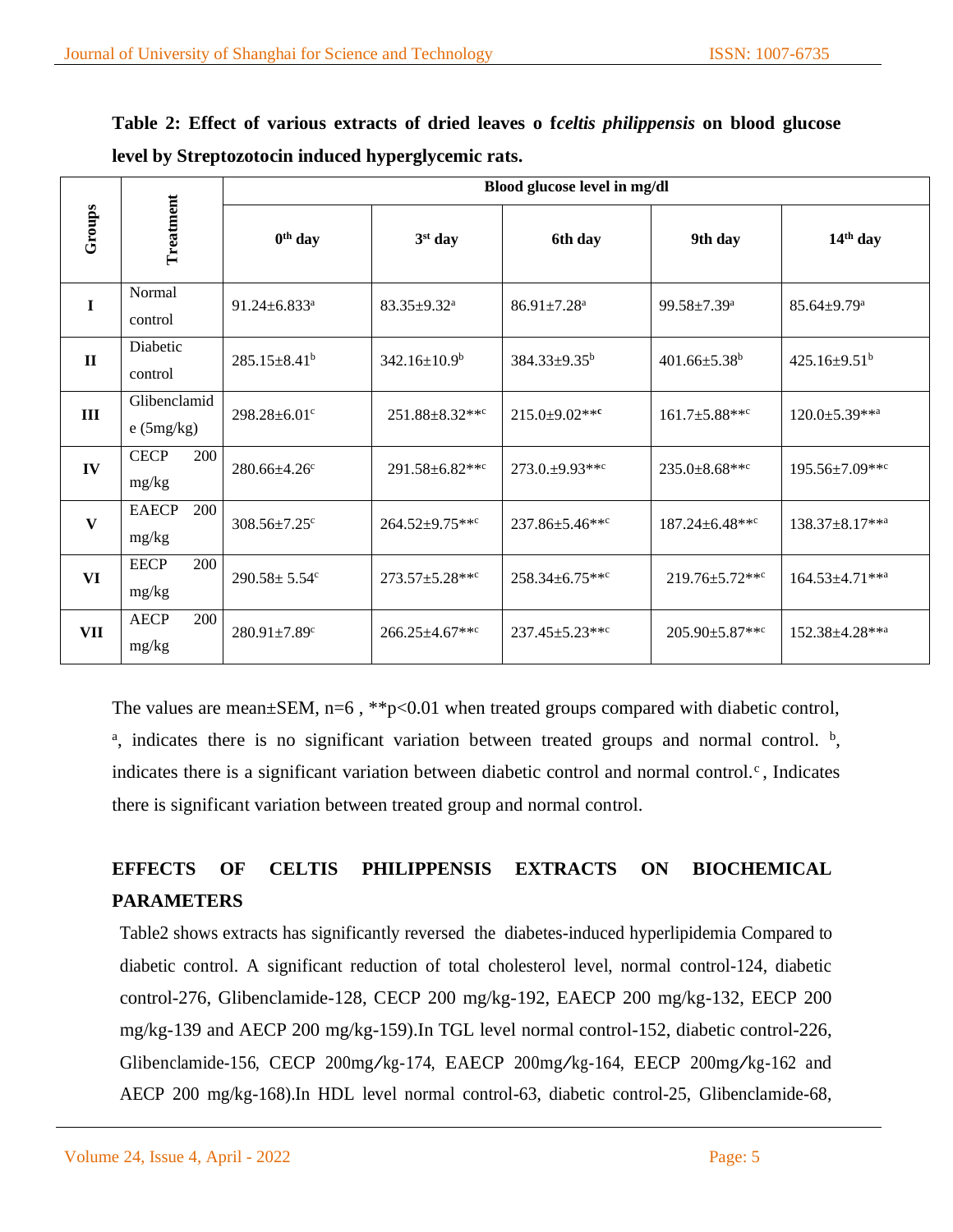CECP 200mg/kg-32, EAECP 200mg/kg-59, EECP 200mg/kg-60 and AECP <sup>200</sup> mg/kg-52. In LDL level normal control-81, diabetic control-170, Glibenclamide-72, CECP 200mg/kg-86, EAECP 200mg/kg-74, EECP 200mg/kg-78 and AECP <sup>200</sup> mg/kg-79.In VLDL level normal control-24, diabetic control-48, Glibenclamide-22, CECP 200mg/kg-33, EAECP 200mg/kg-27, EECP 200mg/kg-26 and AECP 200 mg/kg-27in extract treated was significant to diabetic group. However HDL level increased with extract and GLB group respectively when compare to diabetic control. The results show there is no significant variation between treated groups and normal control group.

**Table: Effect of various extracts of dried leaves of***celtis philippensis***on biochemical parameters by Streptozotocin induced hyperglycemicrats.**

| Groups       | Treatment                    | <b>TC</b><br>mg/dl    | TGL<br>mg/dl                      | <b>HDL</b><br>mg/dl             | <b>LDL</b><br>mg/dl              | <b>VLDL</b><br>mg/dl           |
|--------------|------------------------------|-----------------------|-----------------------------------|---------------------------------|----------------------------------|--------------------------------|
| $\bf I$      | Normal control               | $124.66 \pm 2.02^a$   | $152.6 \pm 5.9^{\mathrm{a}}$      | $63.66 \pm 2.51$ <sup>a</sup>   | $81.5 \pm 4.63$ <sup>a</sup>     | $24.83 \pm 1.034$ <sup>a</sup> |
| $\mathbf{I}$ | Diabetic control             | $276.16 \pm 3.52^b$   | $226.83\pm6.01^b$                 | $25.3 \pm 3.2^b$                | $170 \pm 8.58^{\rm b}$           | $48.66 \pm 3.56^b$             |
| III          | Glibenclamide                | $128.16 \pm 3.60$ **a | $156.83 \pm 7.51$ ***             | $68.6 \pm 1.15$ ***             | $72.51 \pm 4.16$ ***             | $22.83 \pm 2.66$ ***           |
| IV           | CECP 200 mg/kg               | $192 \pm 3.53$ ***    | $174.16 \pm 8.21$ ** <sup>a</sup> | $32.83 \pm 4.8$ ** <sup>a</sup> | $86.12 \pm 6.11$ ** <sup>a</sup> | $33.59 \pm 6.5$ ***            |
| V            | <b>EAECP</b><br>200<br>mg/kg | $132.24 \pm 4.57$ *** | $164.16 \pm 6.24$ **a             | 59.87±4.25**a                   | $74.85 \pm 3.71$ ***             | $27.34 \pm 3.58$ ***           |
| VI           | EECP 200 mg/kg               | $139.82 \pm 2.54$ *** | $162.32 \pm 6.31$ ***             | $60.59 \pm 2.46$ ***            | $78.15 \pm 6.93$ ***             | $26.76 \pm 3.96$ ***           |
| VII          | <b>AECP</b><br>200<br>mg/kg  | $159.47 \pm 3.28$ **a | $168.93 \pm 7.68$ ***             | 52.84±5.27**a                   | $79.62 \pm 5.49$ ***             | $27.64 \pm 5.24$ ***           |

The values are mean±SEM, n=6, \*\*p<0.01 when treated groups compared with diabetic control, a, indicates there is no significant variation between treated groups and normal control. b, indicates there is a significant variation between diabetic control and normal control.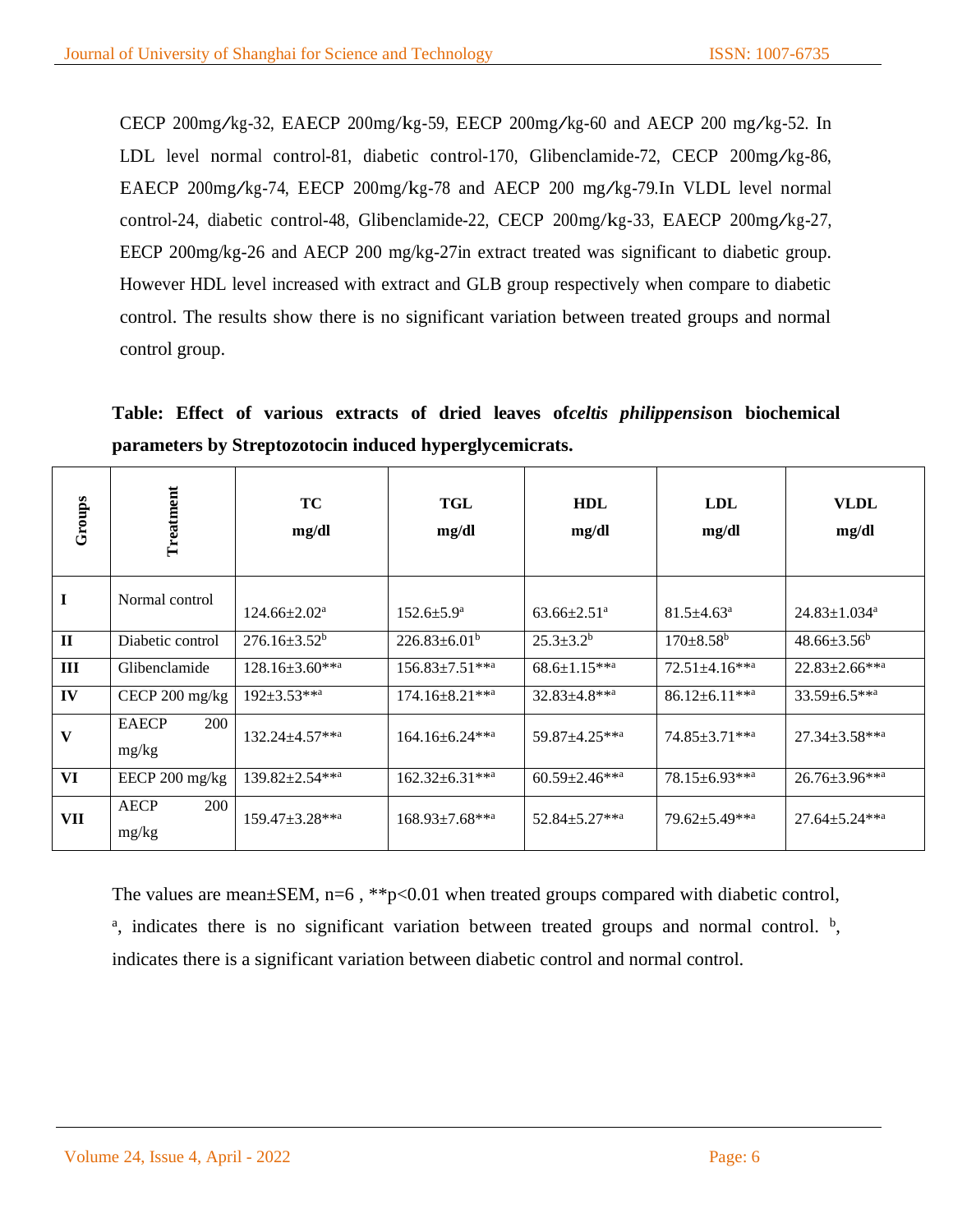# **HISTOPATHOLOGY OF THE PANCREAS IN STZ INDUCED MODEL NORMAL CONTROL:**

Histopathology of pancreas STZ induced model shows in normal control the islets are normal. The architecture is preserved. The acini are lined by round to oval cells with moderate cytoplasm and small round to oval nuclei shown in figure-1A.

**DIABETIC CONTROL:** Histopathology of pancreas STZ induced model of diabetic control shows pancreas with engorged and congested blood vessels. The islets show patchy necrosis. The acini are lined by round to oval cells with moderate cytoplasm and small round to oval nuclei. There is mild inflammation composed of lymphocytes shown in Figure-1B.

**GLIBENCLAMIDE <sup>5</sup> mg/kg:** Histopathology of pancreas STZ induced model of Glibenclamide <sup>5</sup> mg/kg the islets show depletion of cells. There is <sup>a</sup> mild infinite of lymphocytes at some foci. The acini are lined by round to oval cells with moderate cytoplasm and small round to oval nuclei shown in Figure 1C

**CHLOROFORM EXTRACTS <sup>200</sup> mg/kg:** Histopathology o f pancreas STZ induced model of Chloroform extracts 200 mg/kg the islets showed a different morphology,i.e.,the circular shape of the islet is disrupted, limiting membranes between the islet and the surrounding acinar tissue is dissolved shown in figure-1D.

**ETHYL ACETATE EXTRACTS <sup>200</sup> mg/kg:** Histopathology of pancreas STZ induced model of Ethyl acetate extracts 200 mg/kg shows the architecture is partially affected.The islets are normal. The acinar normal. There is a mild and diffuse infiltrate of lymphocytes within the stroma shown in figure-1E.

**ETHANOL EXTRACTS 200 mg/kg:** Histopathology of pancreas STZ induced model of Ethanol extracts 200 mg/kg shows the architecture is normal. The islets show depletion of the acinar cells. The acinar cells show moderate cytoplasm and round to oval nuclei. There is no evidence of inflammation shown in figure-1F.

**AQUEOUS EXTRACT 200 mg/kg:** Histopathology of pancreas STZ induced model of aqueous extract <sup>200</sup> mg/kg shows pancreas with normal architecture. The islets are composed of normal acini. The acini are lined by round to oval cells with moderate cytoplasm and small round to oval nuclei. There is an infiltrate of lymphocytes and a few plasma cells within the stroma shown in figure-1G.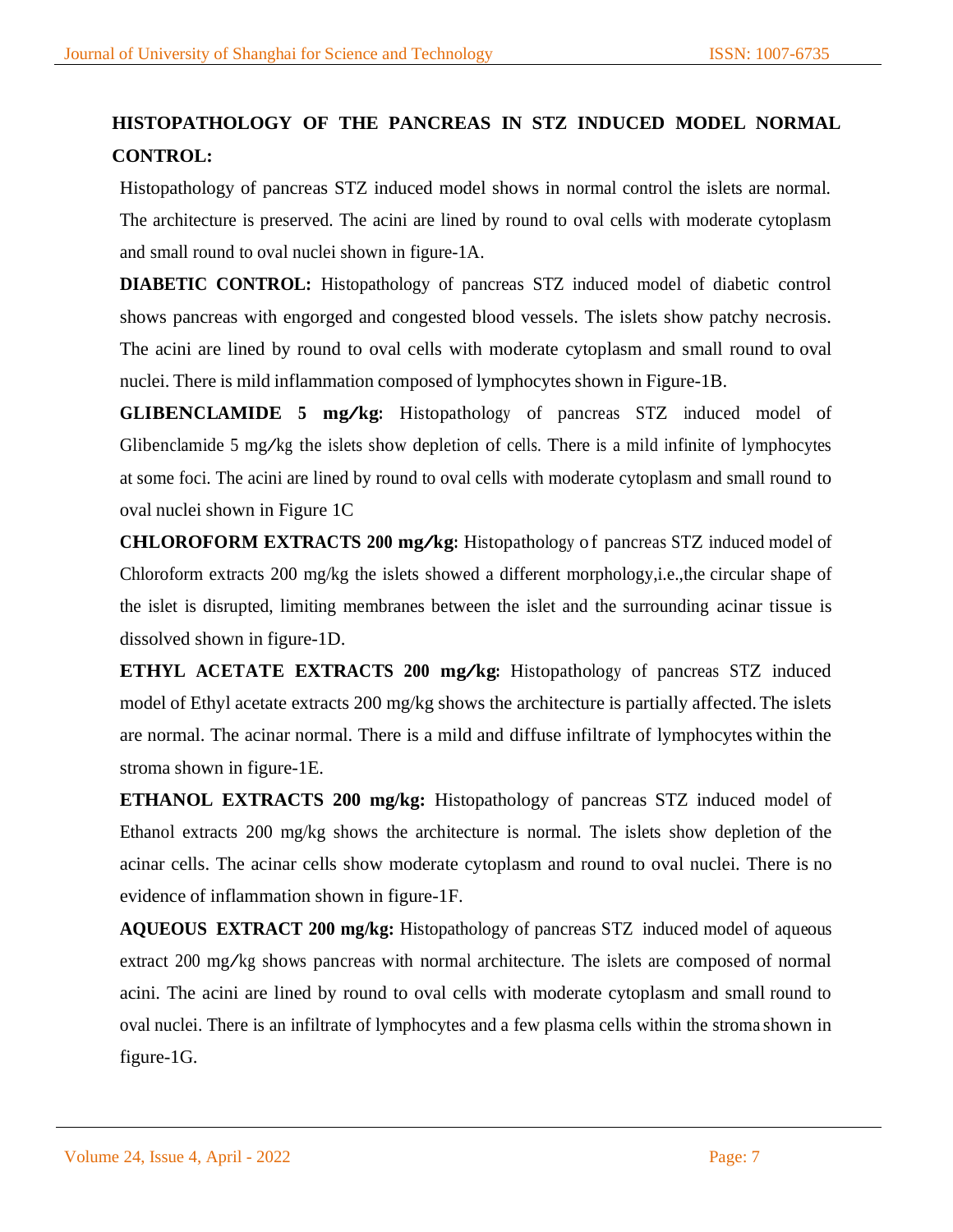**Fig. 1 Histopathology of pancreas (STZ induced model) A) Normal control, B) Diabetic control, C) Glibenclamide <sup>5</sup> mg/kg, D) Chloroform extracts <sup>200</sup> mg/kg, E) Ethyl acetate extracts <sup>200</sup> mg/kg, F) Ethanol extracts <sup>200</sup> mg/kg, G) Aqueous extract <sup>200</sup> mg/kg Figure 1 A : Normal Control (STZ) Figure 1 B: Diabetic Control (STZ)**



**Figure 1 C: Glibenclamide 5mg/kg (STZ) Figure 1 D: CECP 200 mg/kg (STZ)**



**Figure 1 E: EAECP 200mg/kg (STZ) Figure 1 F: EECP 200mg/kg (STZ)**



**Figure 1 G: AECP 200mg/kg (STZ)**





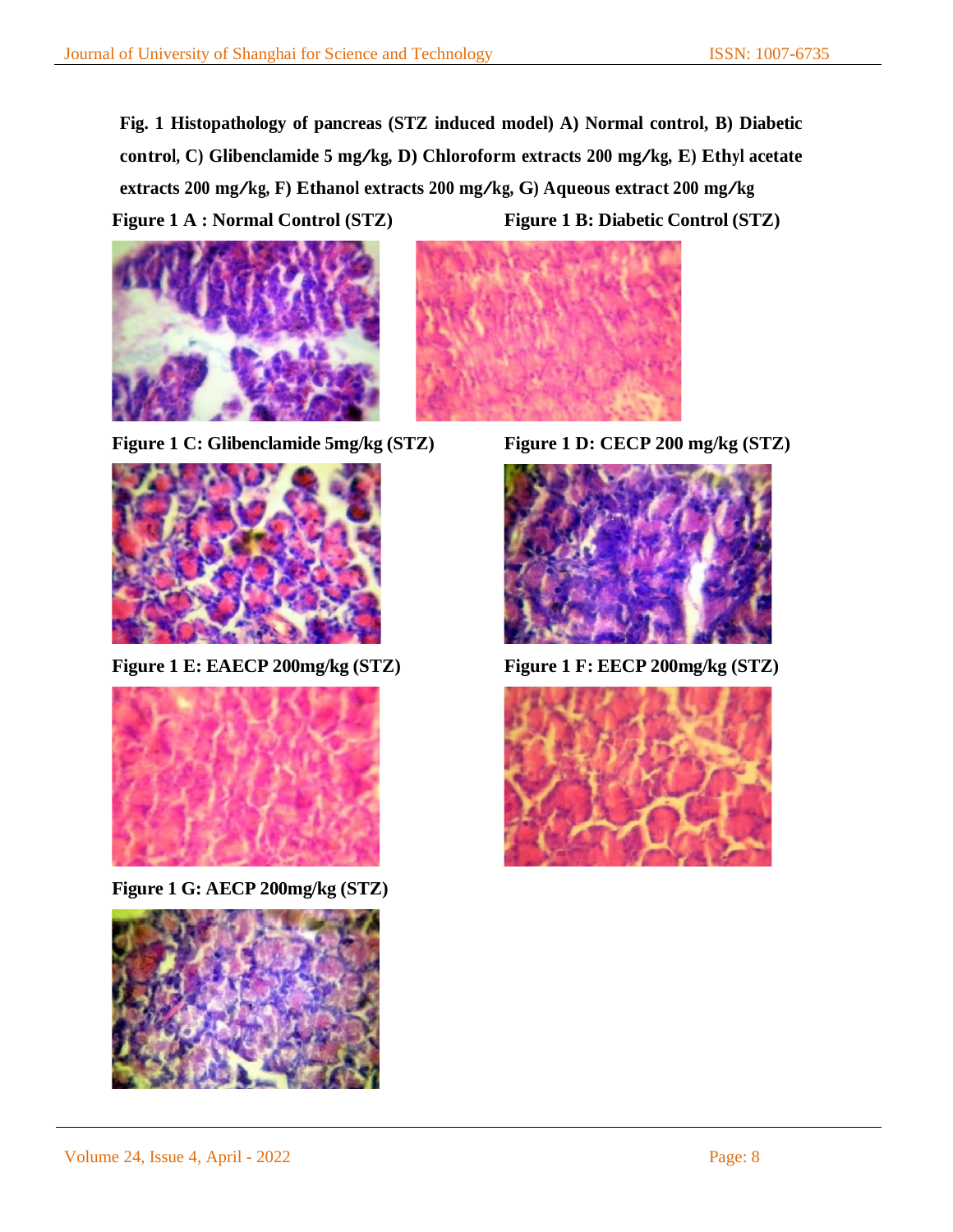#### **DISCUSSION**

In the present study, most of the biologically active compounds such as flavonoids, alkaloids, glycosides, steroids, phenols, saponins, terpenoids, cardiac glycosides,and tannins were found to be present in the ethanolic extracts of Celtis philippensis leaves. The medicinal properties of C. philippensisleaf extracts may be due to the presence of phytochemicals mentioned above. Studies on the efficiency of medicinal plants concerning the control of infectious diseases are more essential to know their therapeutic value in pharmaceutical arenas (6).

For instance, flavonoids have been referred to as nature's biological response modifiers, because of their inherent ability to modify the body's reaction to allergies and virus and they showed their antiallergic, anti-inflammatory, anti-microbial and anti-cancer activities (7,8). Plant steroids square measure known to be vital for his or her cardiotonic activities and additionally possess insecticidal and antimicrobial properties. They are also used in nutrition, herbal medicine,and cosmetics.Tannins were reported to exhibit antiviral, antibacterial and anti-tumor activities. It was also reported that certain tannins were able to inhibit HIV replication selectively and was also used as a diuretic (9). Saponin is used as mild detergents and in intracellular histochemical staining. It is also used to allow antibody access inintracellular proteins. In medication, it's utilized in symptom, hyperglycaemia, inhibitor, anticancer, medicament, weight loss, etc. It is also known to have antifungal properties (10).

Tannins arephenolic compounds that act as principal antioxidants or free radical scavengers. Since these phenolic compounds were originated to be present in the extracts, it might be accountable for the potent antioxidant capacity of C. philippensis. These phytochemicals of medicinal plants have primarily reported for their medicinal value, which can be valuable for the therapeutic index. For instance, saponins proved hypotensive and cardio-depressant properties (11), which are helpful for the treatment of congestive heart failure and cardiac myopathy (12). The occurrence of saponins in ethanol extracts of leaves of C. philippensis might play a role in the cardioprotective potential. Alkaloids and tannins have the potential of hypoglycemic and anti-inflammatory activities (13).

#### **CONCLUSION**

Moreover, the terpenoids have also been revealed to decrease blood sugar level in animal studies.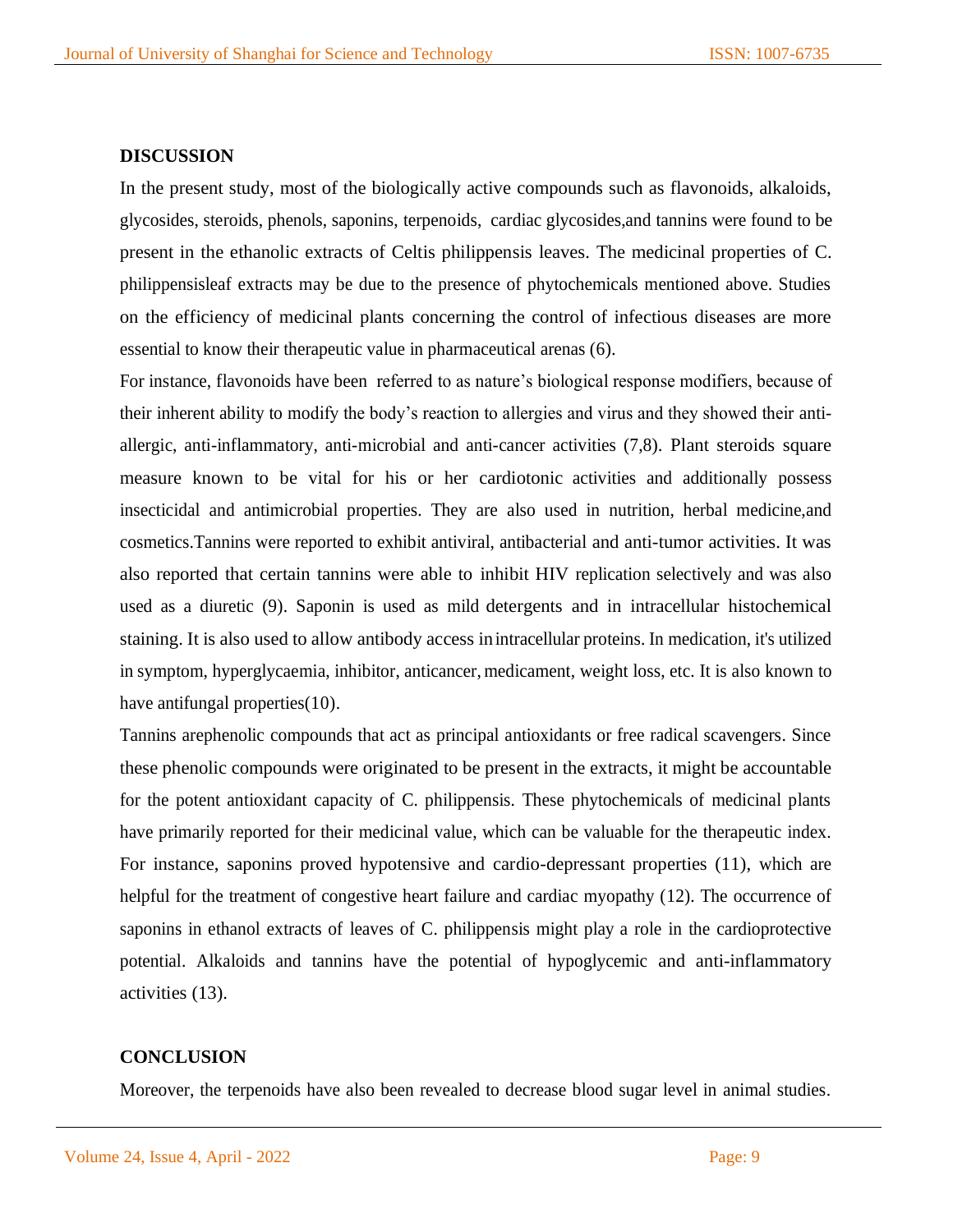Also, the steroids and triterpenoids demonstrated the analgesic properties and central nervous system activities. Hence the preliminary phytochemical investigation is obliging to find chemical ingredients in the plant that may help with their quantitative evaluation and also in locating the source of pharmacologically active principle.

## **REFERENCES**

- 1. Yang, Wenying, "Prevalence of diabetes among men and women in China." New England journal of medicine 362.12 (2010): 1090-1101.
- 2. Mohan, V., and R. Pradeepa. "Epidemilogy of diabetes in different Regions of India." Health administrator 22.1-2 (2009): 1-18.
- 3. Prentki, Marc, and Christopher J. Nolan. "Islet β cell failure in type 2 diabetes." The Journal of clinical investigation 116.7 (2006): 1802-1812.
- 4. Graham, Melanie L., et al. "The streptozotocin-induced diabetic nude mouse model: differences between animals from different sources." Comparative medicine 61.4 (2011): 356-360.
- 5. Aiyelaagbe, O. O., and Paul M. Osamudiamen. "Phytochemical screening for active compounds in Mangifera indica leaves from Ibadan, Oyo State." Plant Sci Res 2.1 (2009): 11-13.
- 6. Arul, B., R. Kothai, and A. J. M. Christina. "Antihyperglycemic and hypoglycemic effect of Bougainvillea spectabilis Linn. in normal and glucose induced diabetic rats." Hamdard Medicus (Pakistan) (2006).
- 7. Arul, B., R. Kothai, and A. J. M. Christina. "Hypoglycemic and antihyperglycemic effect of Semecarpus anacardium Linn in normal and streptozotocin-induced diabetic rats." Methods and findings in experimental and clinical pharmacology 26.10 (2004): 759-762.
- 8. Casanova, Robert. Beckmann and Ling's Obstetrics and Gynecology. Lippincott Williams & Wilkins, 2018.
- 9. Albanna, Younis Khaled Y. Awareness and Knowledge of Health Care Professionals and Obese Adults of Complementary and Alternative Medicine Used to Manage Obesity in Jordan. Diss. University of Petra, 2015.
- 10. Kothai, R., et al. "Hypoglycemic and antihyperglycemic effect of Semecarpus anacardium